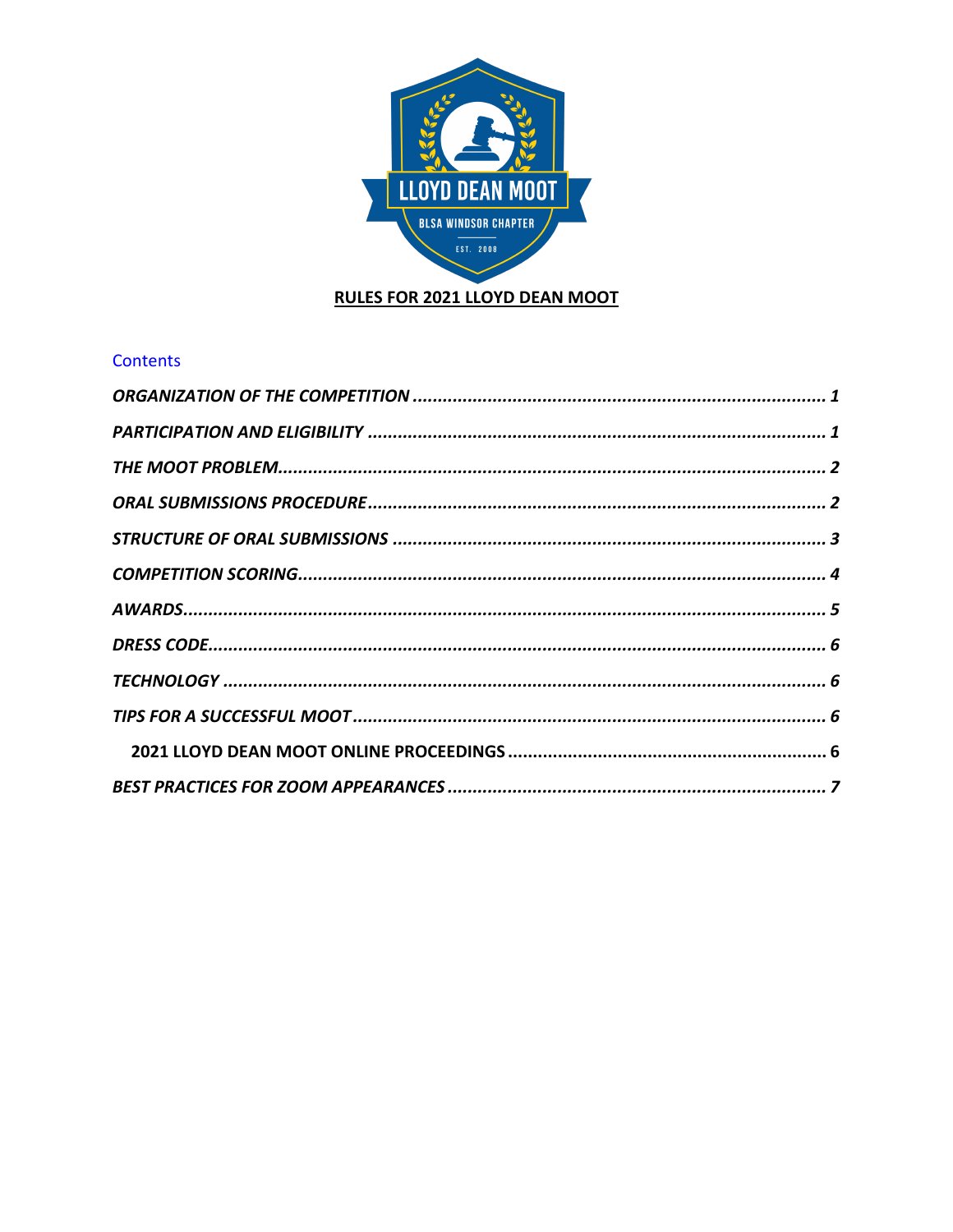

### **ORGANIZATION OF THE COMPETITION**

### **A. Administration**

The Competition is presented annually by the Black Law Student Association, Windsor Chapter and organized by the Lloyd Dean Moot Committee.

### **B. Competition Procedures**

### **Levels of Competition**

- o The Competition shall consist of two levels of competition:
	- (1) Preliminary Round
	- (2) Final Round.
- o The Preliminary round shall be open to all eligible undergraduate students who shall register to receive the case.
- $\circ$  The Final Round will consist of the top four students selected in accordance with these rules.

## **PARTICIPATION AND ELIGIBILITY**

The Committee shall serve as final arbiter of implementation and interpretation of these Rules.

#### **A. Team Eligibility**

 $\circ$  Any current undergraduate students, or aspiring law students not currently enrolled in a degree program, are invited to participate in the competition. Current law students are not eligible to participate in the competition.

#### **B. Returning Students**

o Students who have participated in the competition in previous years are permitted to participate this year.

#### **C. Team Composition and Selection**

o Each Team shall be composed of two (2) Participants. Participants may form their own teams. Each Team shall be assigned a team number by the Committee.

#### **D. Assistance from Moot Coaches and Advisors**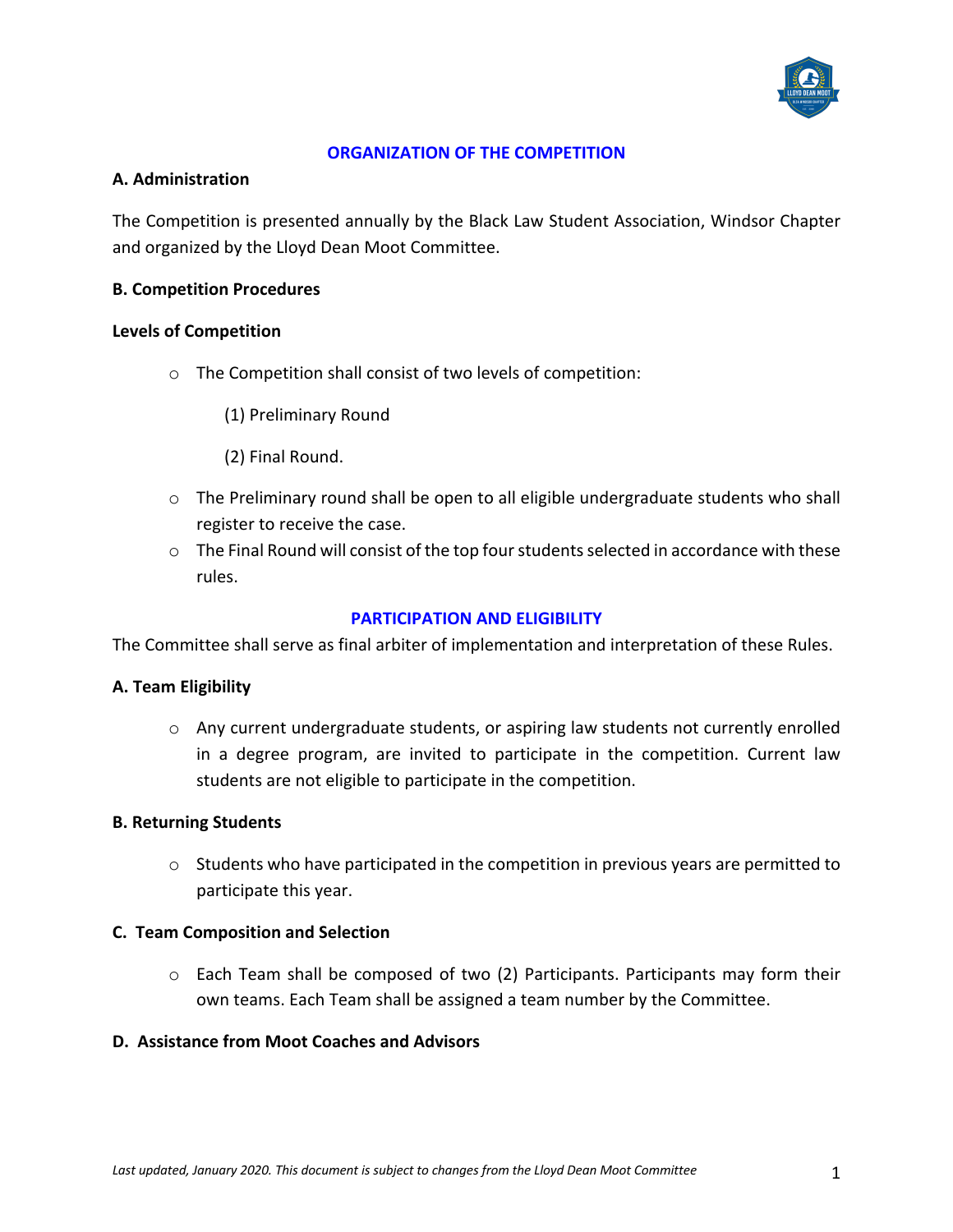

- o Teams will be assigned Moot Coaches who are upper-year Windsor Law students. As these coaches are student volunteers, they will provide support to Mooters at their discretion.
- $\circ$  Outside assistance rendered to a Team in preparation of its case by Moot Coaches, or other Advisors can include, but is not limited to discussion of the issues, suggestions as to oral submissions, and consultations regarding oral advocacy techniques.
- $\circ$  Assistance also includes commentary on argument organization and structure, the flow of arguments, and formats.

# **G. Withdrawal from the Competition**

- $\circ$  Given that each Appellant Team in the Competition is reliant upon presentation of oral arguments by its opposing Respondent Team and vice-versa, it is essential that Participants be unable to withdraw from the Competition following Thursday, January 15, 2021. After this date, each participant is deemed to honour this competition.
- o **NOTE: Failure to remain in the Competition will be considered an ethical violation.**

# **H. Ethical Violations**

o All incidents or allegations of ethical violations shall be referred to the Committee. Such violations may be reported to student undergraduate Institution.

## **THE MOOT PROBLEM**

- $\circ$  Participating teams may request for clarifications to the official moot problem by sending an email to lloyddeanmoot@gmail.com latest by **Tuesday, January 19, 2021 (05:00 PM EST).**
- o A full list of clarification shall be released by **Thursday, January 21, 2021 (05:00 PM EST).**

## **A. Ground Rules**

# **ORAL SUBMISSIONS PROCEDURE**

1. Teams of two will argue for the Appellant (Crown) and the Respondent (Defence Counsel).

## **B. General Procedures**

- 1. Each team will have 30 minutes for argument.
- 2. The Appellant team will go first and speak for twenty-five 25 minutes.
- 3. The Respondent team will go second and speak for 30 minutes, including any rebuttal time.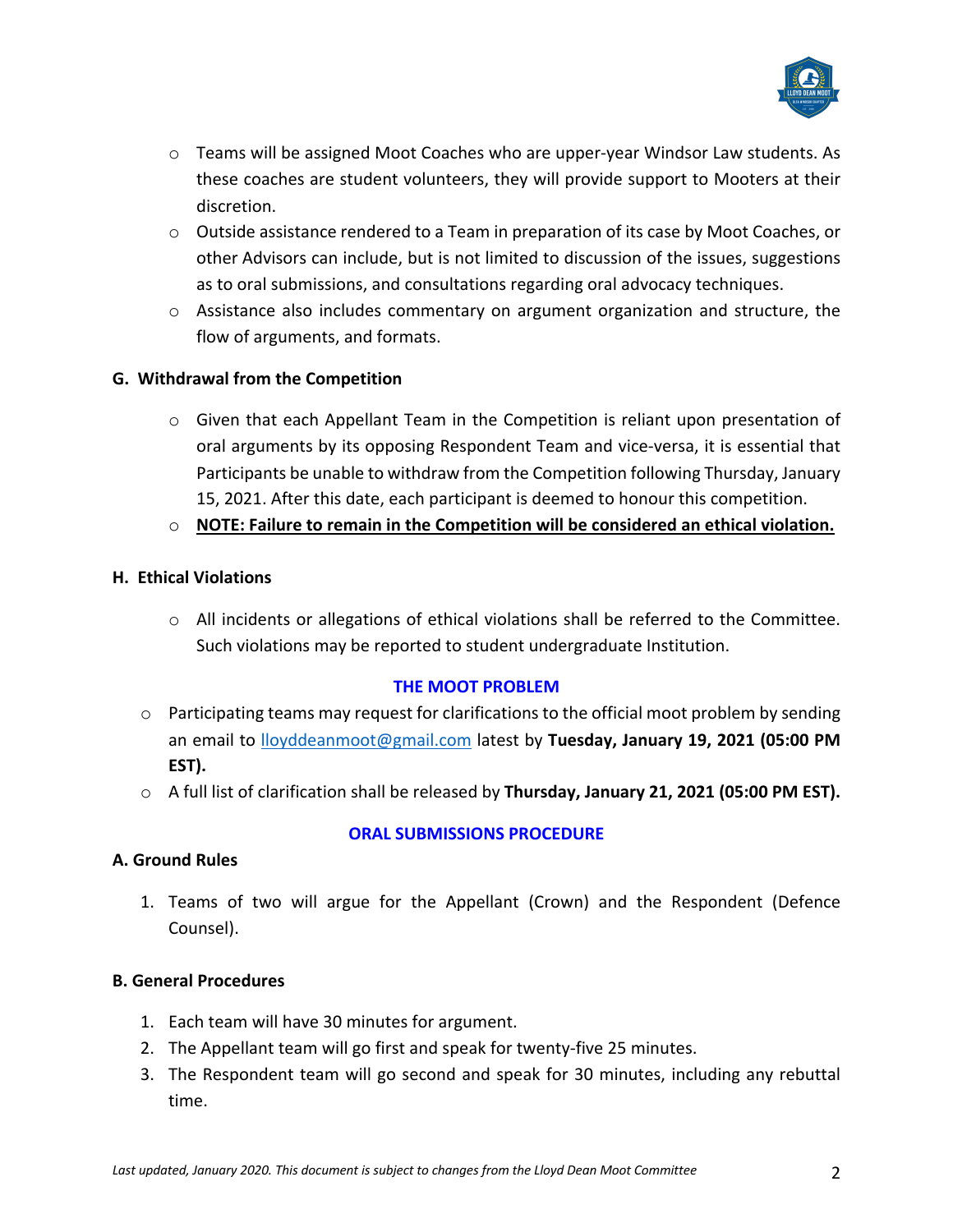

- 4. The Appellant team will then have 5 minutes for further rebuttal (optional)
	- a. [The Appellant team may choose to reduce its rebuttal time to allocate more time for their initial argument and should inform the judges prior to the start of the moot if they are doing so.]

#### **STRUCTURE OF ORAL SUBMISSIONS**

The order of the oral submissions in each Round at all levels of the competition shall be:

- o Appellant 1
- o Appellant 2
- o Respondent 1
- o Respondent 2
- o Appellant's Right of Reply (optional).
- $\circ$  The Right of Reply can only address new issues brought up during the Respondents oral submissions of which they could not have previously addressed in their oral submissions.
- o The Right will be handled as is in Canadian appellate courts.
- o The Committee will enable the Participants to enter a breakout room on Zoom to discuss their Right of Reply for an allotted time of ninety (90) seconds and reserves the right to re-enter the room to stop the time and begin the Right of Reply. The purpose of this provision is to accommodate the ordinary course of communication among co-counsel that is not available through an online platform.
- 5. NOTE: The time taken to answer questions from the judges will be part of the 30 minutes allotted to each team. **Be precise and concise in your answers**. Clerks will indicate timing throughout.
- 6. No written material will be submitted, and no additional research is required. Judges will be provided with copies of each of the cases to be considered found in the moot problem as well as the lower court judgement, all of which you may reference in your submissions.

## **C. Extension of Time at Judge's Discretion**

- $\circ$  In both the preliminary and final round, Judges may, at their discretion, extend individual argument time beyond the time allocation, up to an additional two (2) minutes per Participant.
- $\circ$  Participants who are asked to expand upon arguments may, in this instance, appear for more than the individual time limit.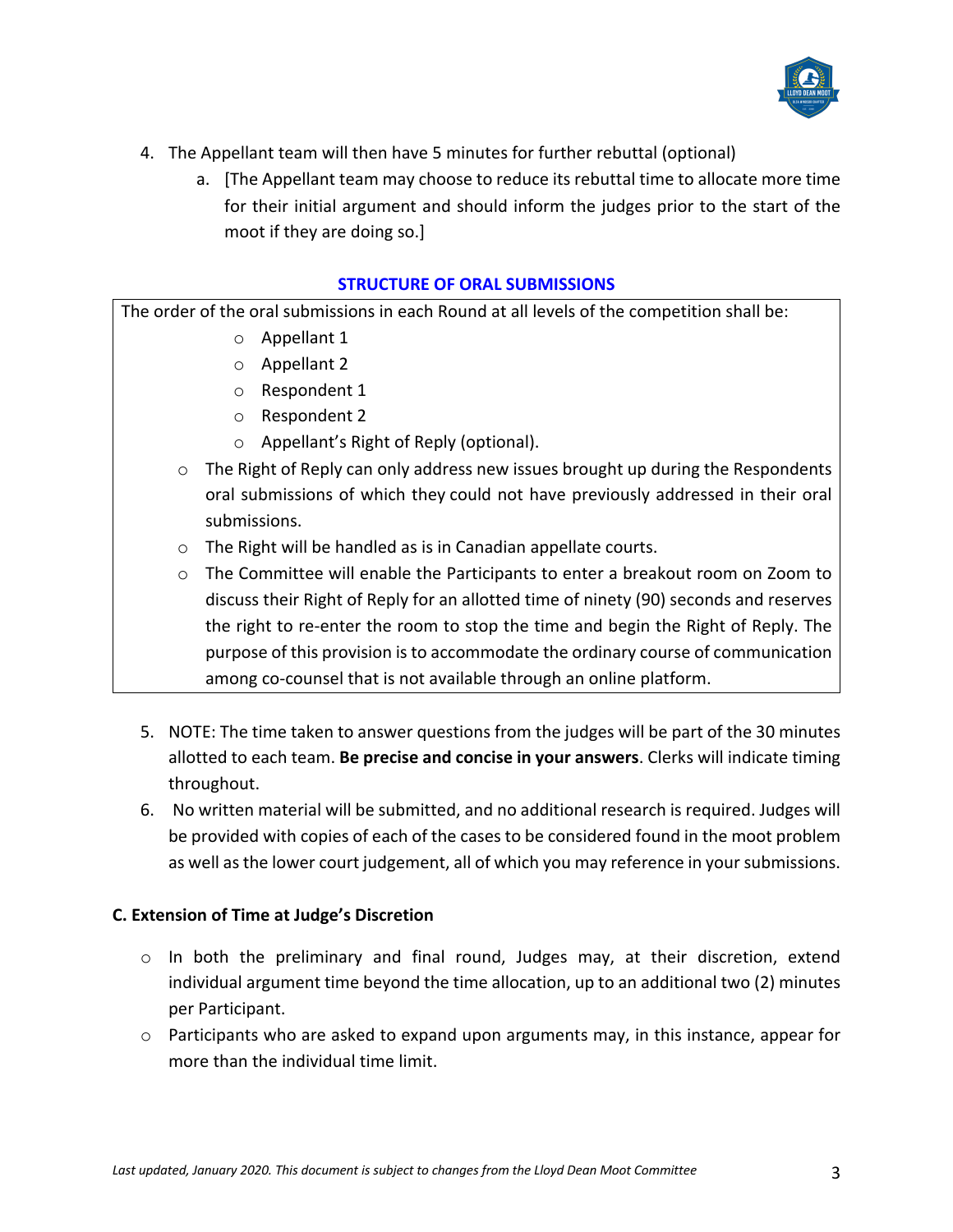

## **E. Oral Courtroom Communication and Activity by Student Counsels**

 $\circ$  Every courtesy shall be given to oralists during oral argument. Communication at the counsel table shall be in a manner that prevents disruption. Teams shall avoid all unnecessary noise, outburst, or other inappropriate behaviour that may distract from the argument in progress.

### **JUDGES**

### **A. Three Panel Judges and Selection of Judges**

Three (3) Judge panels shall be utilized whenever possible. Whenever possible, the Bench shall be composed of one (1) practitioner, one (1) member of the faculty of Windsor law, and one (1) articling student

### **B. Commentary by Judges**

o Judges in any Round of the Competition are encouraged to provide oral feedback to participants regarding their oral performance at the completion of the Moot.

### **G. Spectators**

 $\circ$  Where the Preliminary Round moot is held online, the spectators may be limited and the moot may not be open to the public at the sole discretion and direction of the Committee.

#### **H. Scouting**

- $\circ$  No Team member may attend any oral argument other than those in which their Team is competing until completion of the Team's oral argument at the preliminary round.
- $\circ$  Where the Preliminary Round moot is held online, a team who wishes to be a spectator after they have already completed their Preliminary Round moot may be limited and the moot may not be open to the public at the sole discretion and direction of the Committee.

## **A. Preliminary Rounds**

## **COMPETITION SCORING**

- $\circ$  Scoring of the Preliminary Rounds shall consist of two parts: (1) the scoring of the quality of the oral legal argument, and (2) the presentation of the oral arguments.
	- o **Quality of Legal Argument:** 50% including organization, clarity, research, simplicity, persuasiveness and elegance and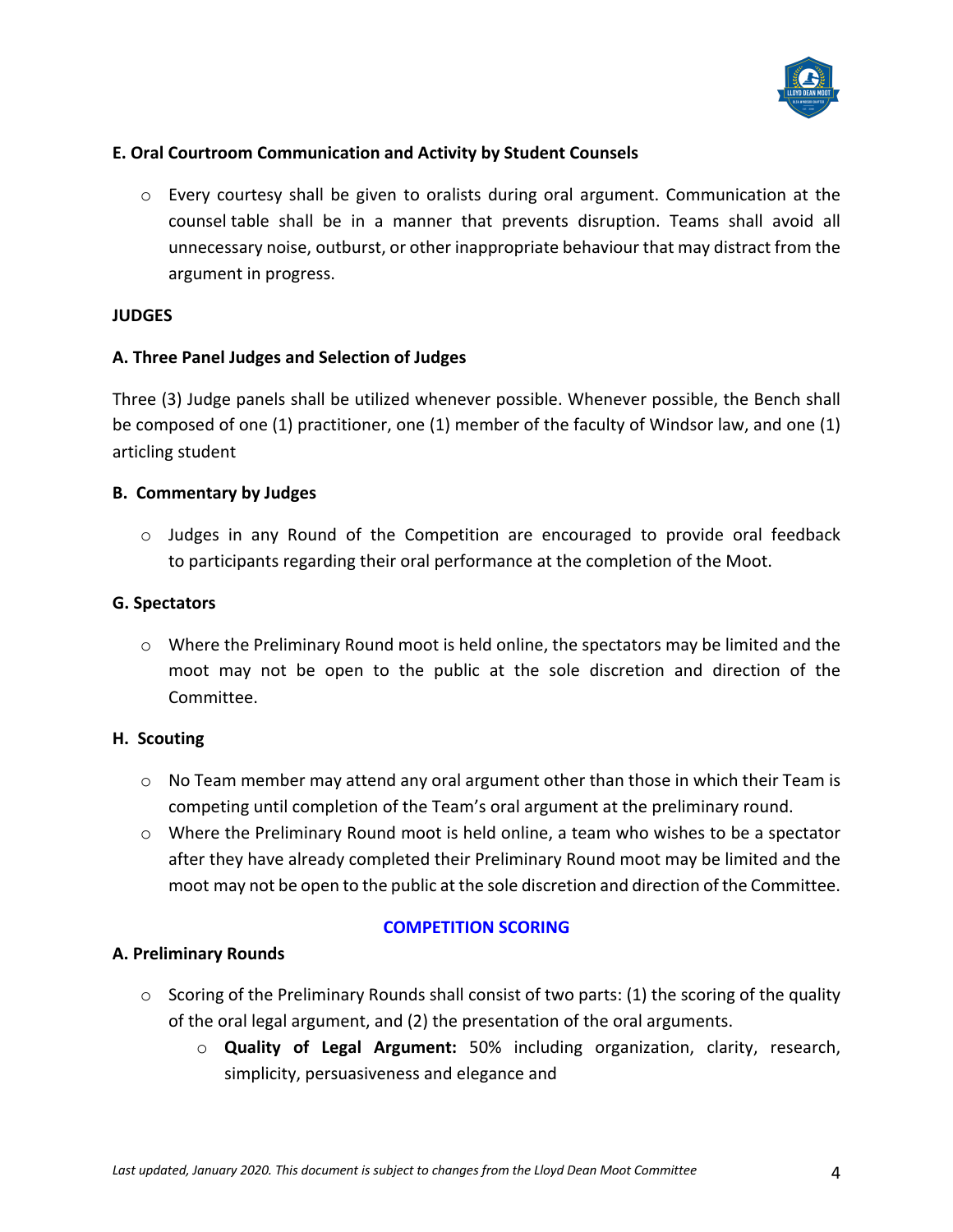

- o **Presentation:** 50% including presence, style, ability to respond well to questions, and familiarity with facts and legal policy issues.
- $\circ$  The calculation of the Raw Score Oral for each Participant shall be determined by adding together the Markers' Oral Presentation scores for that Participant.

# **B. Selection of Finalists**

- $\circ$  The Appellant team with the greatest number of votes from the preliminary round, and the Respondent team with the greatest number votes from the preliminary round will be selected for the Final Round. These two teams will compete in the championship round at the end of the afternoon.
- $\circ$  In the event of a tie, the Moot Committee will cast an additional tie-breaking vote. As the moot is online, the Committee shall review the Preliminary Round moot online platform recording.
- $\circ$  In spite of the results, all participants are highly encouraged to attend the final round.Participants who did not make it to the final round are still eligible for the Spirit of the Moot Award, to be presented at the Award Ceremony shortly after the Final Round of the Competition.

## **C. Final Round**

## **A. General**

The Final Round shall be held in the afternoon and shall be open to the public. In the event of spectators for the final round, the Committee retains the discretion to provide access for online viewing.

#### **AWARDS**

## **Spirit of the Moot Award**

 $\circ$  The winner of the Spirit of the Moot award shall be announced at the Award Ceremony, following the Final Round.

#### **Best Moot Team**

 $\circ$  The winner of the Best Moot Team award shall be announced at the Award Ceremony, following the Final Round.

## **Top Oralists**

 $\circ$  The winner of the Top Oralist award shall be announced at the Award Ceremony, following the Final Round.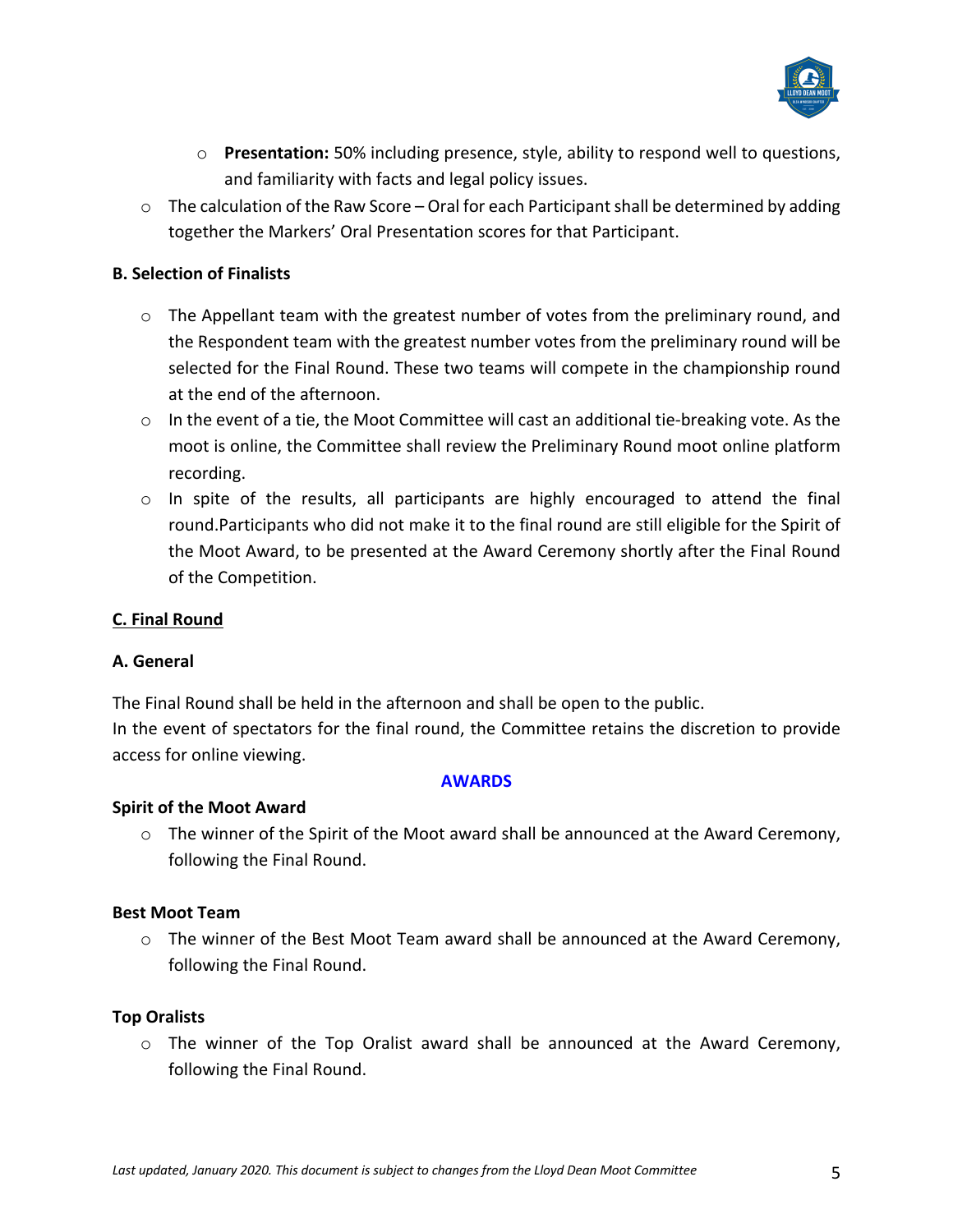

#### **DRESS CODE**

o The dress code throughout the day is business casual.

## **TECHNOLOGY**

- o The 2021 Lloyd Dean Moot will be hosted via Zoom.
- o The link to access the moot will be provided on Monday, March 1, 2021.
- o Mooters are expected to show up 15 (mins) before the moot competition begins and are encouraged to attend various events being held throughout the day.

## **TIPS FOR A SUCCESSFUL MOOT**

## **2021 LLOYD DEAN MOOT ONLINE PROCEEDINGS**

### **A. On the Day of the Preliminary Round Moot**

- 1. Participants shall join the hearing by clicking on the link provided, or by opening Zoom, clicking on the "Join" or "Join a Meeting" icon, and entering the meeting ID and password provided. Participants should label themselves with their full names and roles (Appellant 1, Appellant 2, Respondent 1, Respondent 2) in the proceeding, not with pseudonyms or aliases.
- 2. Alternatively, if a participant is unable to participate by videoconference, the participant may seek the permission of the Committee to join the hearing by audio conference only. A participant joining by audio only will need to call the phone number provided and follow the directions regarding entering the meeting ID and password. Participants should only join by audio if they experience technical issues with the videoconference and only with the approval of the Committee.
- 3. The Zoom hearing will be open to participants beginning 30 minutes before the moot is scheduled to begin. Participants must sign into Zoom well in advance of the scheduled time to address any issues with technology. When joining Zoom, participants will be placed in a waiting room and then admitted into the hearing by the Committee member sitting in on their preliminary round when the moot is ready to commence.
- 4. A pre-moot check-in will occur approximately fifteen minutes before the scheduled hearing time. All participants must be present for the pre-moot check-in.

## **B. During the Hearing of the Appeal**

- 1. Subject to any direction of the Committee, only mooters providing submissions will appear on video in the virtual courtroom.
- 2. "Screensharing" is not permitted.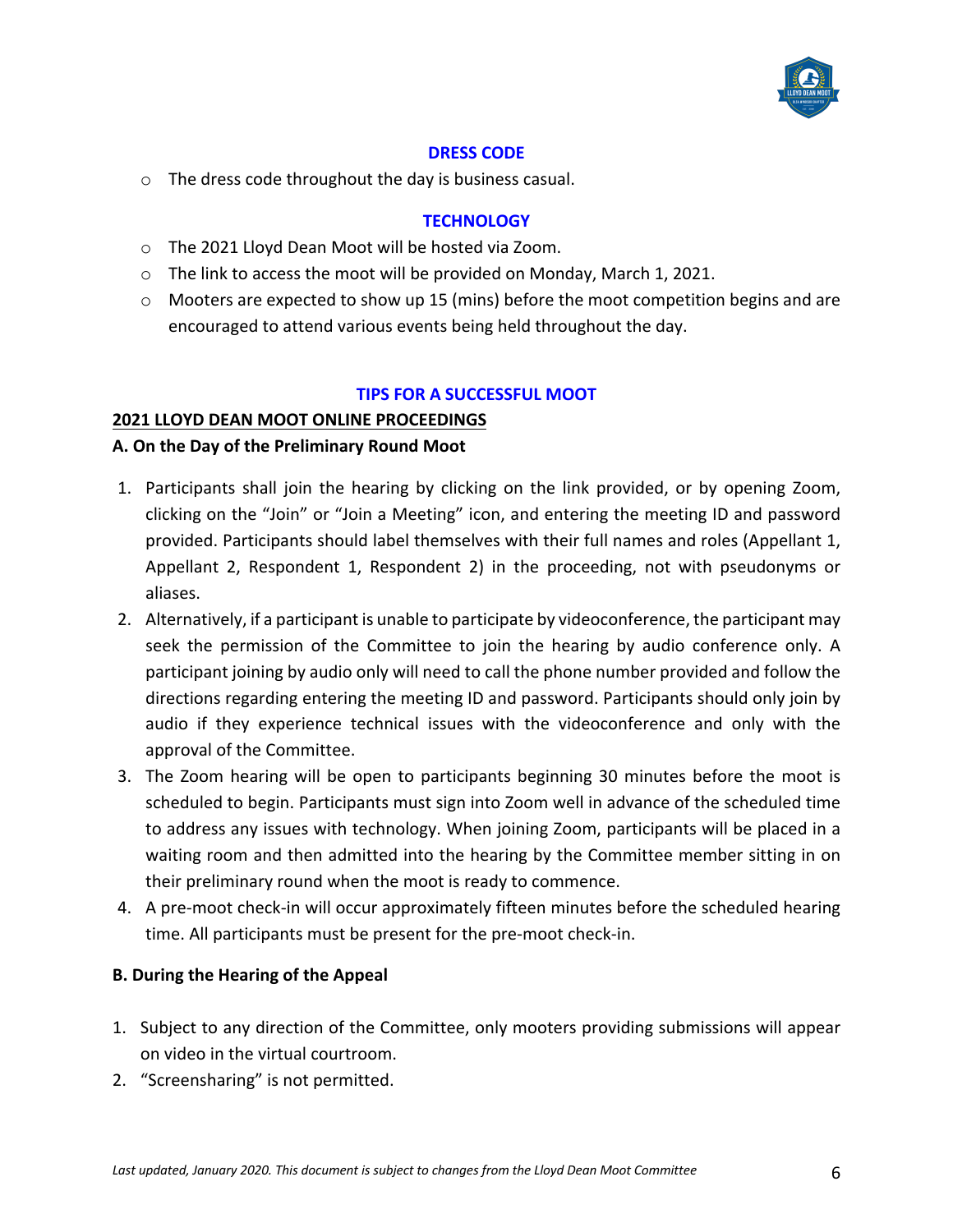

- 3. Participants should be aware that hearings on Zoom will be video and audio recorded by the Committee for internal finalist selection purposes only.
- 4. The camera angle of the device used for the hearing should be angled to clearly display the mooter's face and shoulders along with part of their moot binder.
- 5. If you experience any technical difficulties with Zoom, please consult the Zoom Help Center at https://support.zoom.us/hc/en-us as Zoom is a third-party remote appearance service.
- 6. During the moot, the Committee member present in the moot may contact the mooter by the phone or email in the event the person appears to be experiencing connection issues with the virtual courtroom.
- 7. Parties should ensure that they have their phones with them at all times so that they can be reached, or if they need to contact the Committee, should the need arise.

# **BEST PRACTICES FOR ZOOM APPEARANCES**

The following practices are for guidance and are not intended to be exhaustive. Participants should follow any direction given by the Committee.

The following is a short excerpt of the Advocates' Society's Best Practices for Remote Hearings:

- **1. Identify an appropriate environment for the moot and improve internet connectivity.**
	- $\circ$  Choose a professional environment with a neutral backdrop and adequate lighting.
	- $\circ$  If possible, choose a location near a modem and/or connect directly to the internet via ethernet for better connectivity.
	- o If connecting by Wi-Fi, to reduce potential connection problems, minimize the use of bandwidth by other members of the household or office.
	- o Choose a quiet location with minimal distractions.

# **2. Prepare hardware and software in advance.**

- o Fully charge and plug in devices during the hearing.
- o Place devices on a stable and stationary surface.
- $\circ$  Handheld devices [iphones, smartphones, ipads, tablets etc.] should not be used.
- $\circ$  Test accessing Zoom and the internet connection in advance of the hearing, in the location that will be used for the hearing (see https://zoom.us/test).
- $\circ$  Ensure devices that will be used during the hearing meet Zoom system requirements (see https://support.zoom.us/hc/en-us/articles/201362023- System-Requirements-for-PC-Mac-and-Linux).
- o Select a screen name for Zoom containing your full name and role in the proceeding (e.g. Jane Doe, Appellant 1).